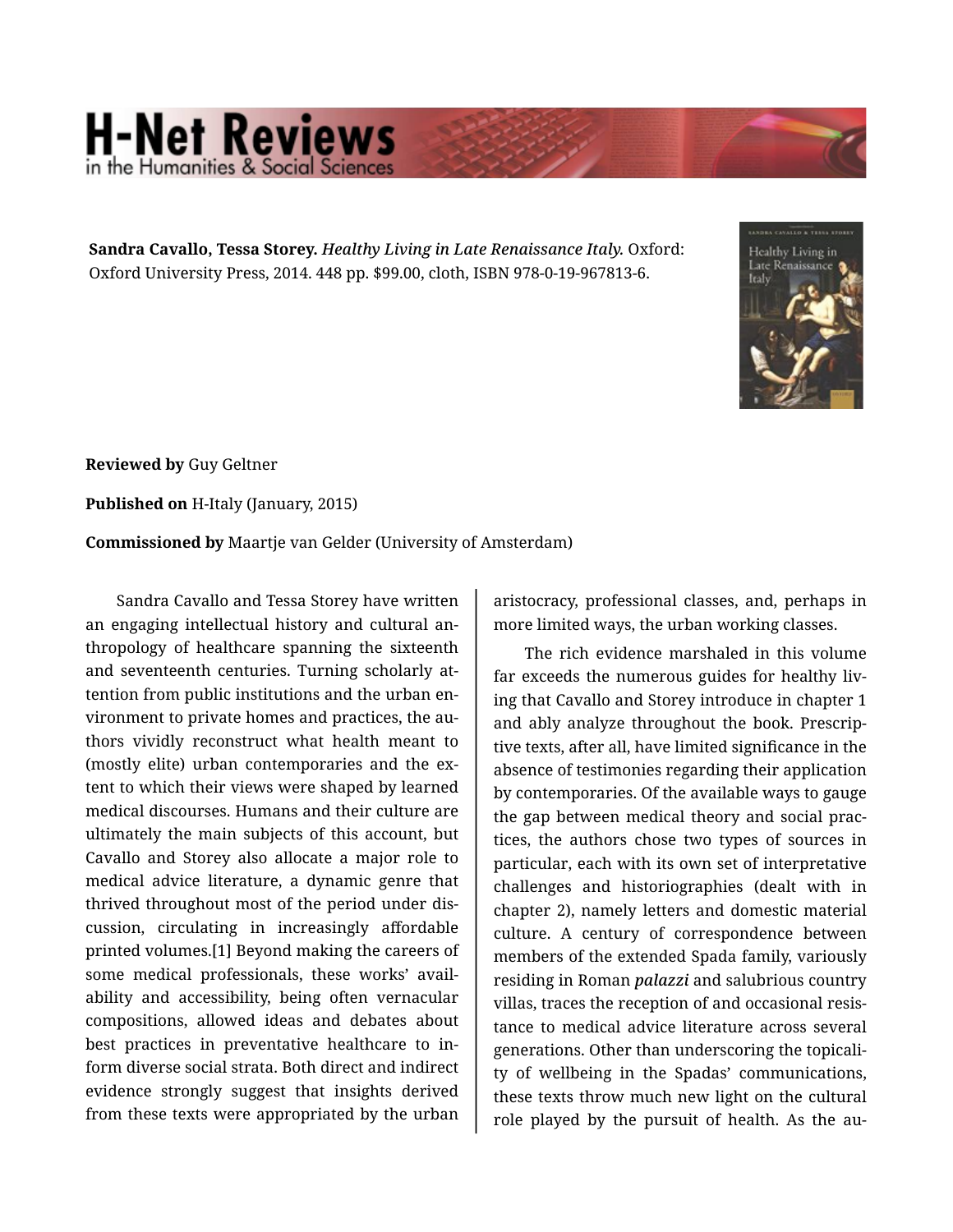thors rightly stress, skin care, eating, and exercise (for instance, in one's private but often visible and even accessible garden) participated in defining one's class and forged one's cultural identity.

A similar conclusion emerges from the study of material culture, perhaps the book's most origi‐ nal and innovative aspect. That health was a marker of class meant, for instance, that elites could commission, refurbish, and furnish their homes according to the latest advice book. The authors accordingly and persuasively propose look‐ ing at health regimens as a palimpsest of elite ur‐ ban and rural architecture, including its orienta‐ tion and layout, ventilation, heating, and illumina‐ tion. Examined from the same perspective, picto‐ rial art, household inventories, and period pieces found today in various collections bear the im‐ print of domestic healthscaping. Combs, brushes, caps, covers, chairs, linen, towels, and wall cover‐ ings were just as important to prophylactic care as were beds, braziers, and washstands. More‐ over, neither were these accouterments identical nor their uses similar throughout this period, as certain items' rise and fall from the aristocracy's grace reflected several developments in medical thought. A massive debate about the relative mer‐ its of cold versus warm drinks, for instance, has left an indelible mark on elite tableware. And bathtubs, to take another example, were first inte‐ grated and later exiled from elite house interiors, as the popularity of bathing as a prophylactic measure waxed and waned among this group.

These and numerous other insights (including the possible influence that Counter-Reformation teachings had on individual comportment) are de‐ veloped in chapters 3 to 8, which deal respectively with air quality, sleeping, movement, manners or emotions, drinking, and personal hygiene. In each chapter the authors distill the reigning consensus or key debates about these topics, which approxi‐ mate Galenic medicine's "six non-naturals," and then move to examine their impact on contempo‐ rary practices. In so doing, the authors not only

solidify the book's structure, but also underscore a crucial point in the history of medicine. Since antiquity, medical practitioners were trained to follow Hygeia as much as Asclepius--that is, they were taught to pursue disease prevention as much as curative interventions. That life in and beyond the Spada households combined both these aspects of healthcare reflects the enduring legacy of premodern medical thought. Galenism's staying power, however, can be seen in two differ‐ ent ways. On the one hand, it influenced an in‐ formed resistance to medical interventions and an overreliance on doctors. On the other hand, elites' alternative guides were more often than not trained medical professionals. Cavallo and Storey, following Andrew Wear and others, see this as participating in the medicalization of Euro‐ pean society, a not-altogether positive process, but one that nonetheless marks sixteenth- and seven‐ teenth-century Italy as an arena for the study of modernization processes.[2] It is perhaps for this reason that the authors repeatedly stress the unique qualities of texts and practices in this peri‐ od (the late Renaissance) as distinct from earlier ones, whether they are framed as belonging to the late Middle Ages or the early Renaissance.

This original and well-illustrated book (twen‐ ty-three color plates and over sixty figures) will satisfy anyone's curiosity about a visible and welldocumented urban elite. Given the wealth of egodocuments attesting this group's health regimens, the evidential base of such a study can be far broader, but Cavallo and Storey have paved a highly rewarding path for engaging the relevant texts and material evidence. Although the authors certainly gesture at the role learned medical dis‐ courses played among non-elites, the latter's di‐ rect appropriations are mostly absent from the account, as are indeed healthscaping practices that defy or at least complicate the top-down process of acculturation that it implies. That is not to say these are impossible to reconstruct, and various sources, including skeletal, plant, and ar‐ chitectural remains, court protocols, testaments,